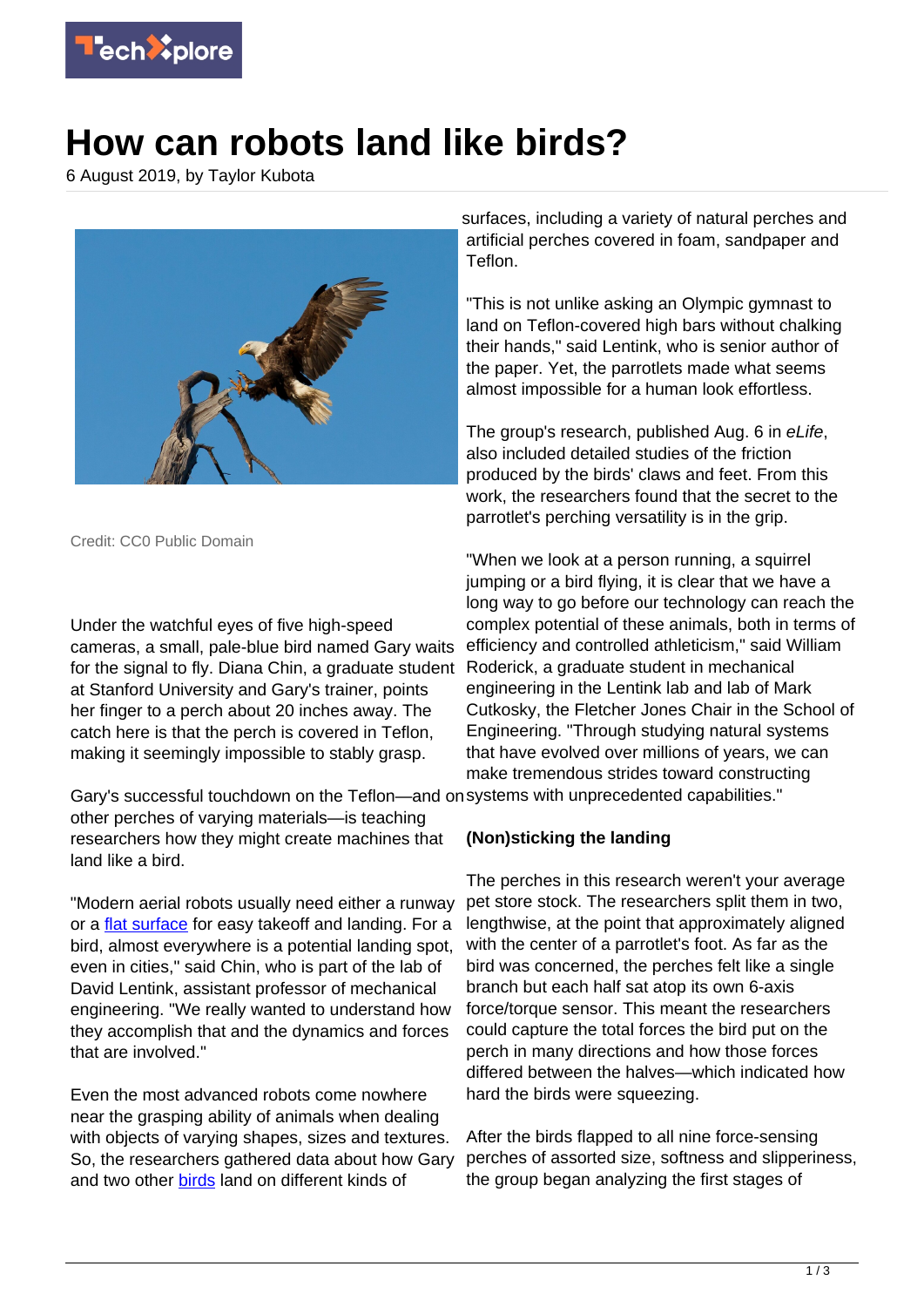

landing. Comparing different perch surfaces, they expected to see differences in how the birds approached the perch and the force with which they Toward that end, Roderick is working on designing landed, but that's not what they found.

"When we first processed all of our data on approach speed and the forces when the bird was landing, we didn't see any obvious differences," Chin recalled. "But then we started to look into kinematics of the feet and claws—the details of how autonomously, for field research in forests or to stick the landing."

The extent to which the birds wrapped their toes and curled their claws varied depending on what they encountered upon landing. On rough or squishy surfaces—such as the medium-size foam, sandpaper and rough wood perches—their feet could generate high squeeze forces with little help from their claws. On perches that were hardest to grasp—the floss-silk wood, Teflon and large birch—the birds curled their claws more, dragging them along the [perch](https://techxplore.com/tags/perch/) surface until they had secure footing.

This variable grip suggests that, when building robots to land on a variety of surfaces, researchers could separate the control of approaching landing from the actions required for a successful touchdown.

Their measurements also showed that the birds are capable of repositioning their claws from one graspable bump or pit to another in a mere 1 to 2 milliseconds. (For comparison, it takes a human about 100 to 400 milliseconds to blink.)

## **Birds and bots**

The Cutkosky and Lentink labs have already begun characterizing how parrotlets take off from the different surfaces. Combined with their previous work exploring how parrotlets navigate their environment, the group hopes the findings can lead to more nimble flying robots.

"If we can apply all that we learn, we can develop bimodal robots that can transition to and from the air in a wide range of different environments and increase the versatility of aerial robots that we have

today," Chin said.

the mechanisms that would mimic the birds' gripping form and physics.

they moved those—and discovered they adapt them jungles," Roderick said. "I really enjoy drawing from "One application of this work that I'm interested in is having perching robots that can act as a team of tiny little scientists that make recordings, the fundamentals of engineering and applying them to new fields to push the limits of what has been previously achieved and what is known."

> **More information:** William RT Roderick et al. Birds land reliably on complex surfaces by adapting their foot-surface interactions upon contact, eLife (2019). [DOI: 10.7554/eLife.46415](http://dx.doi.org/10.7554/eLife.46415)

Provided by Stanford University